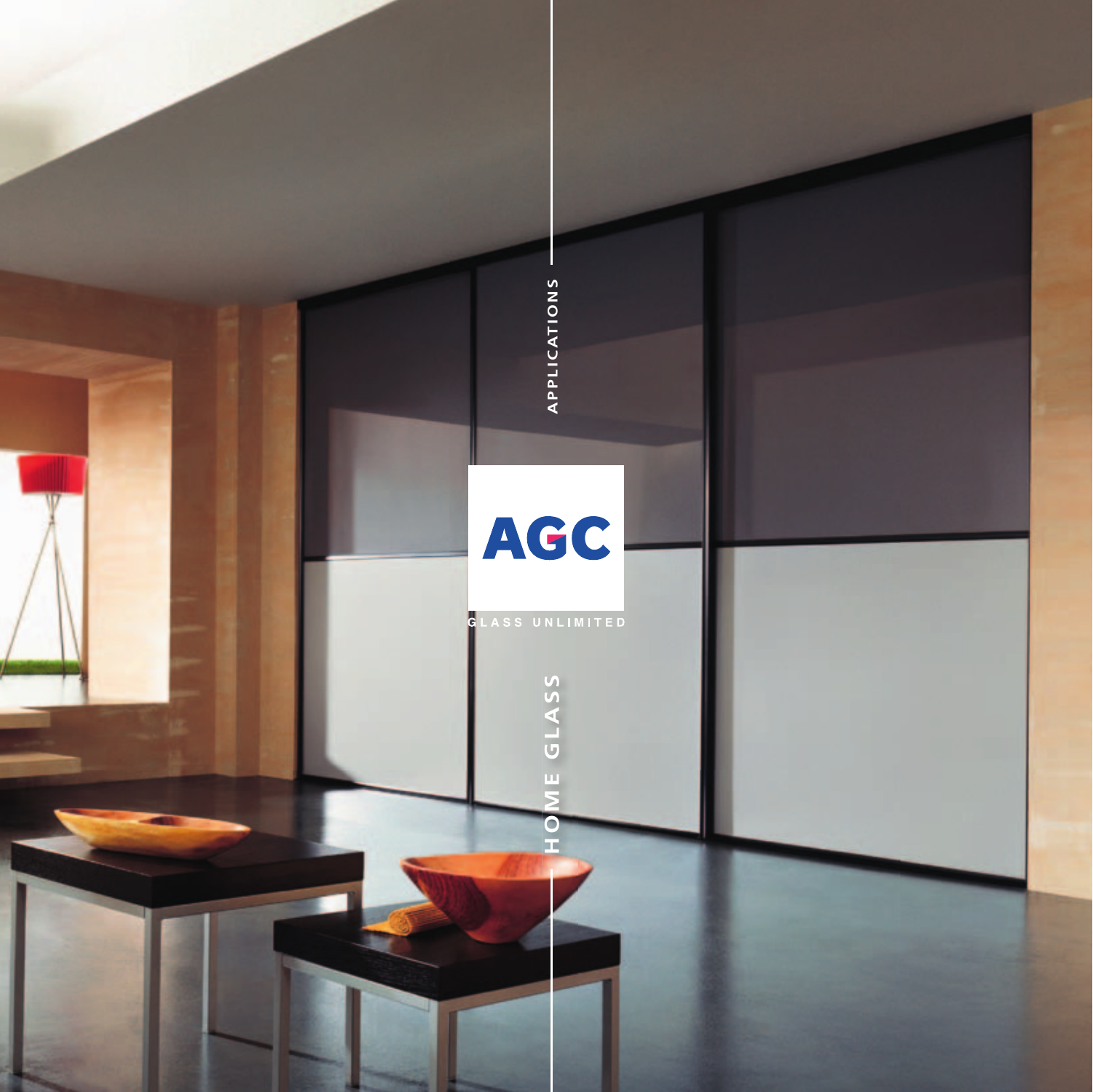### *AGC Glass Europe*

AGC Glass Europe\* is the European branch of AGC Glass, one of the world's leading producers of flat glass.

AGC is also a European leader in decorative glass for interiors, manufacturing glass to meet a variety of needs in people's daily lives: comfort, energy control, health and safety;

**the growing demand for innovative style and design in homes and** businesses.

\* In this document, mentions of AGC always refer to AGC Glass Europe.

**Lacobel/Matelac:** an extensive range of painted glass combining 25 colours of glossy Lacobel glass and 12 colours of satin finished Matelac glass. **Lacobel T:** available in four shades, Lacobel t is a unique range of painted glass that can be tempered, allowing both indoor and outdoor use. **Matelux:** a range of neutral and translucent glass with a satin finish. The range offers 12 different clear or tinted GLASS PRODUCTS. **Mirox:**  A range of ecologically-produced mirrors that are frontrunners in terms of quality, durability, handling and performance. The range offers 6 different clear or tinted glass products. **Imagin:**  a decorative glass range presenting different patterns embossed in the glass surface. **Planibel Clearvision:** Extra-clear neutral float glass WHICH CAN BE USED IN ARCHITECTURE AND DESIGN in a wide variety of applications. **Planibel Dark Grey:** this dark grey body tinted float glass is the only dark grey float available in Europe in high thickness. A perfect match for numerous furniture applications. **Planibel Linea Azzurra:** This line of float glass with a delicate azure tint is available in thicknesses up to 25mm, which makes it perfect for large glazed surfaces, high-quality furniture and DECORATION.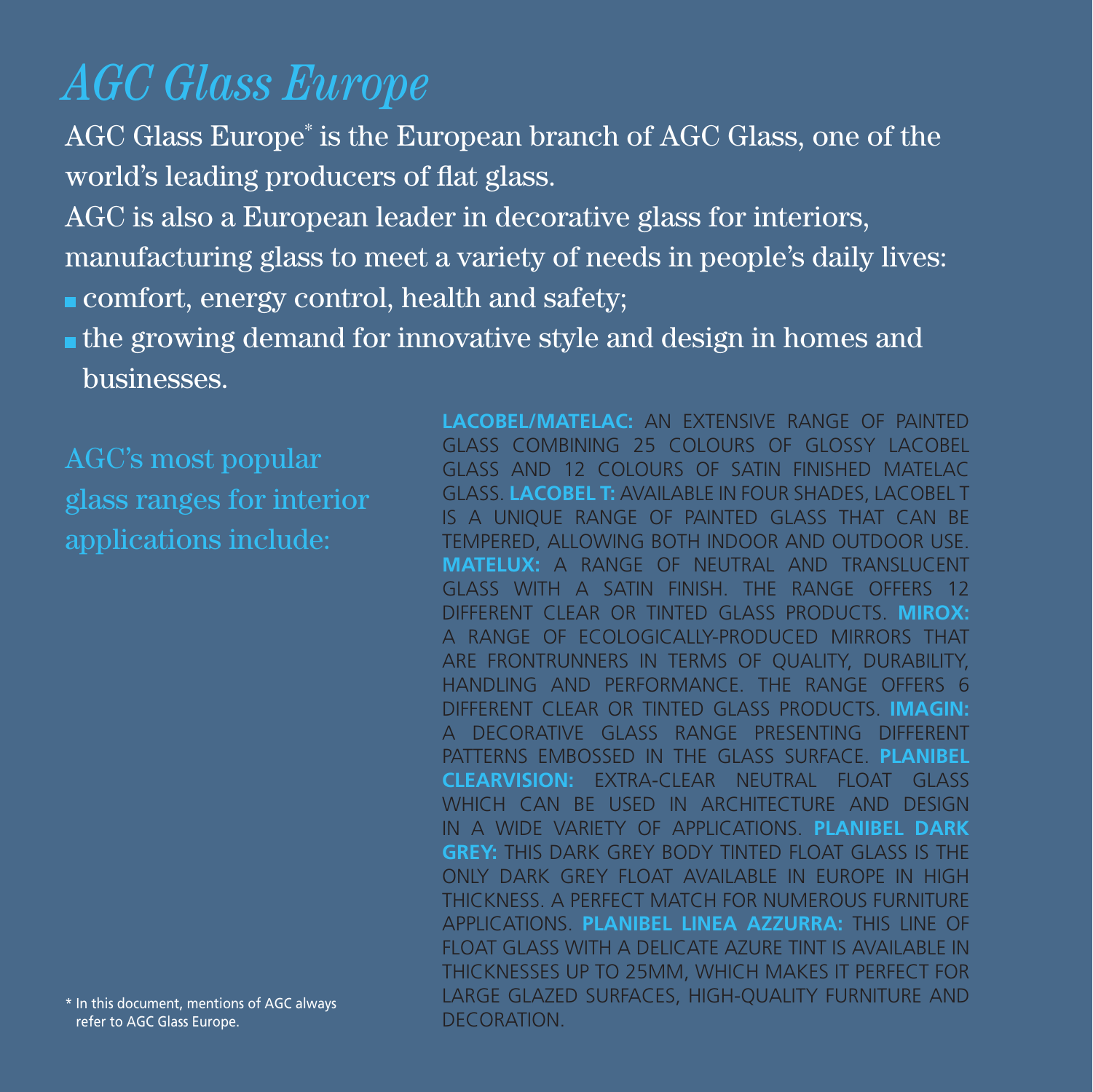

*Lacobel T*

## 04 living rOoms 06 doors & walls

- 08 bedrooms & **WARDROBES**
- 10 BATHROOMS
- 12 ADVANTAGES & PROPERTIES OF GLASS

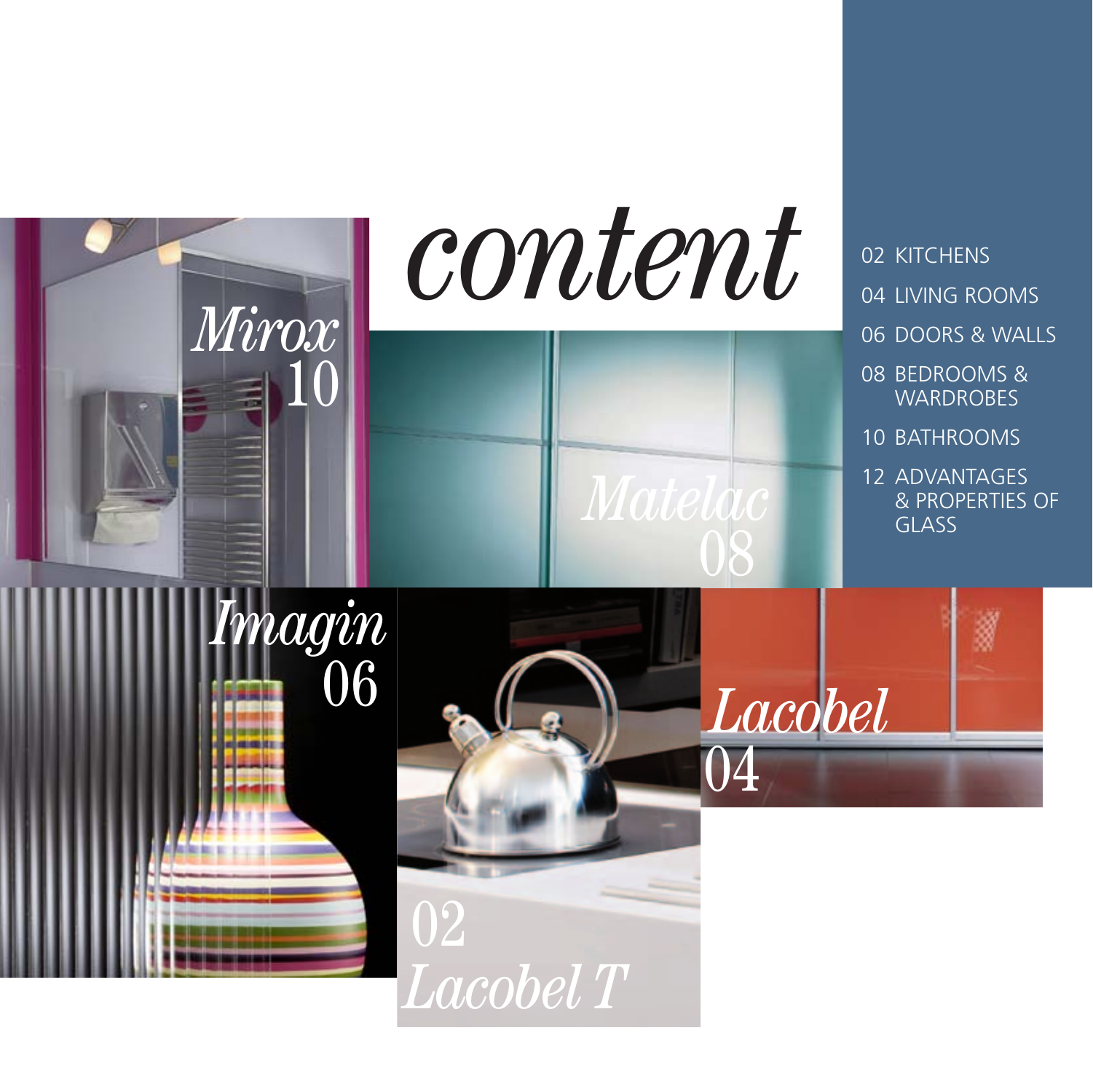

**LACOBEL** MATELAC LACOBEL T MATELUX MIROX IMAGIN planibel clearvision planibel dark grey planibel linea azzurra lacobel **MateLac** lacobel t **MateLux** mirox imagin planibel clearvision planibel dark **GREY PLANIBEL LINEA AZZURRA** LACOBEL MATELAC **LACOBEL T** MATELUX MIROX IMAGIN PLANIBEL CLEAR planibel dark grey planibel linea azzurra lacobel

 $\overline{2}$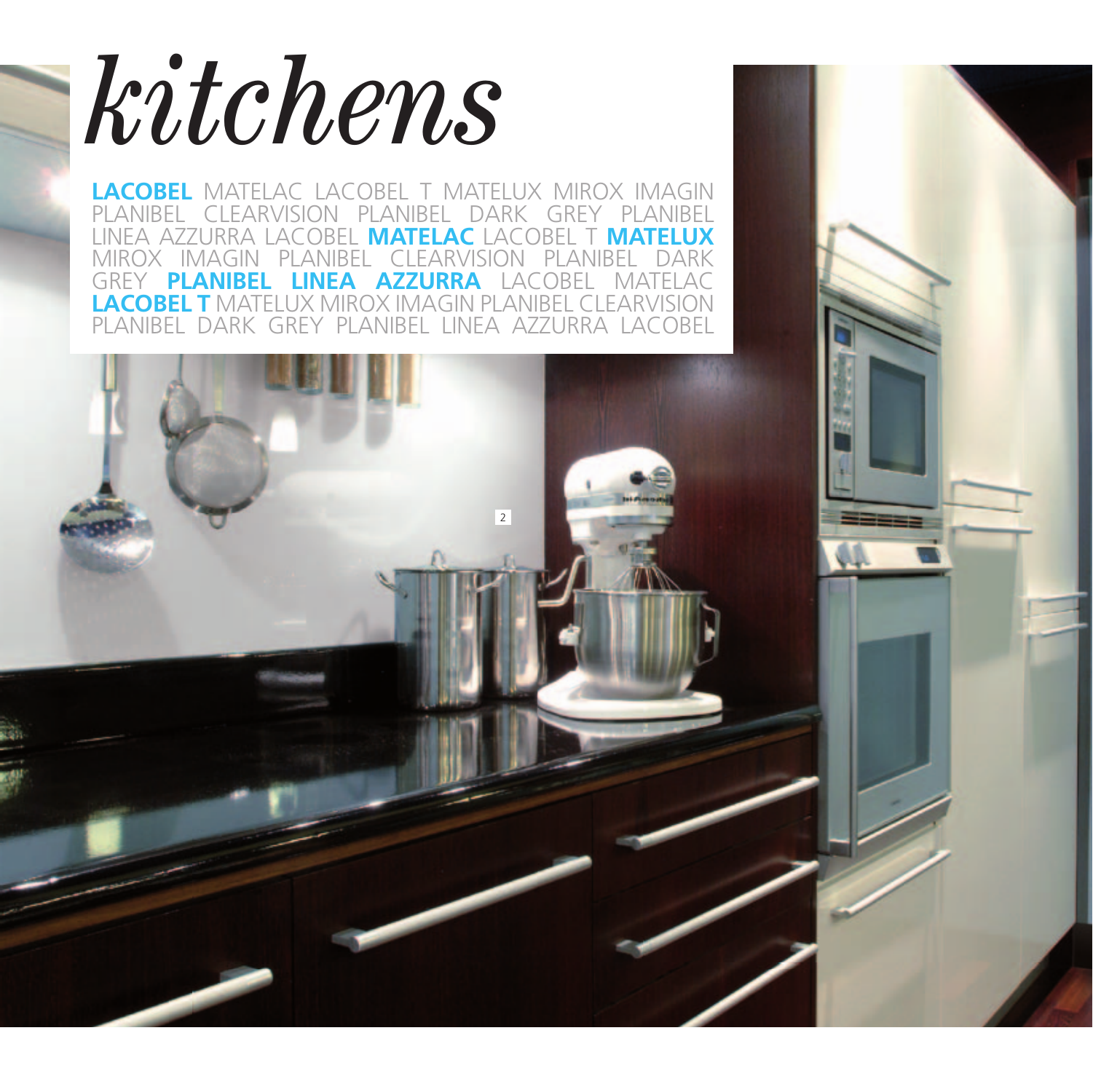



## *Daily inspiration*

Glass offers the perfect solution for a kitchen that stays clean, bright and inviting. Available in big dimensions and a wide range of colours, patterns and other finishings, glass offers endless possibilities for creating large and joint less surfaces that meet the strictest safety and hygiene standards.



– 3

### Cool White REF 1502 Blue Pastel REF 1603 1 2 3



Deep Black REF 8502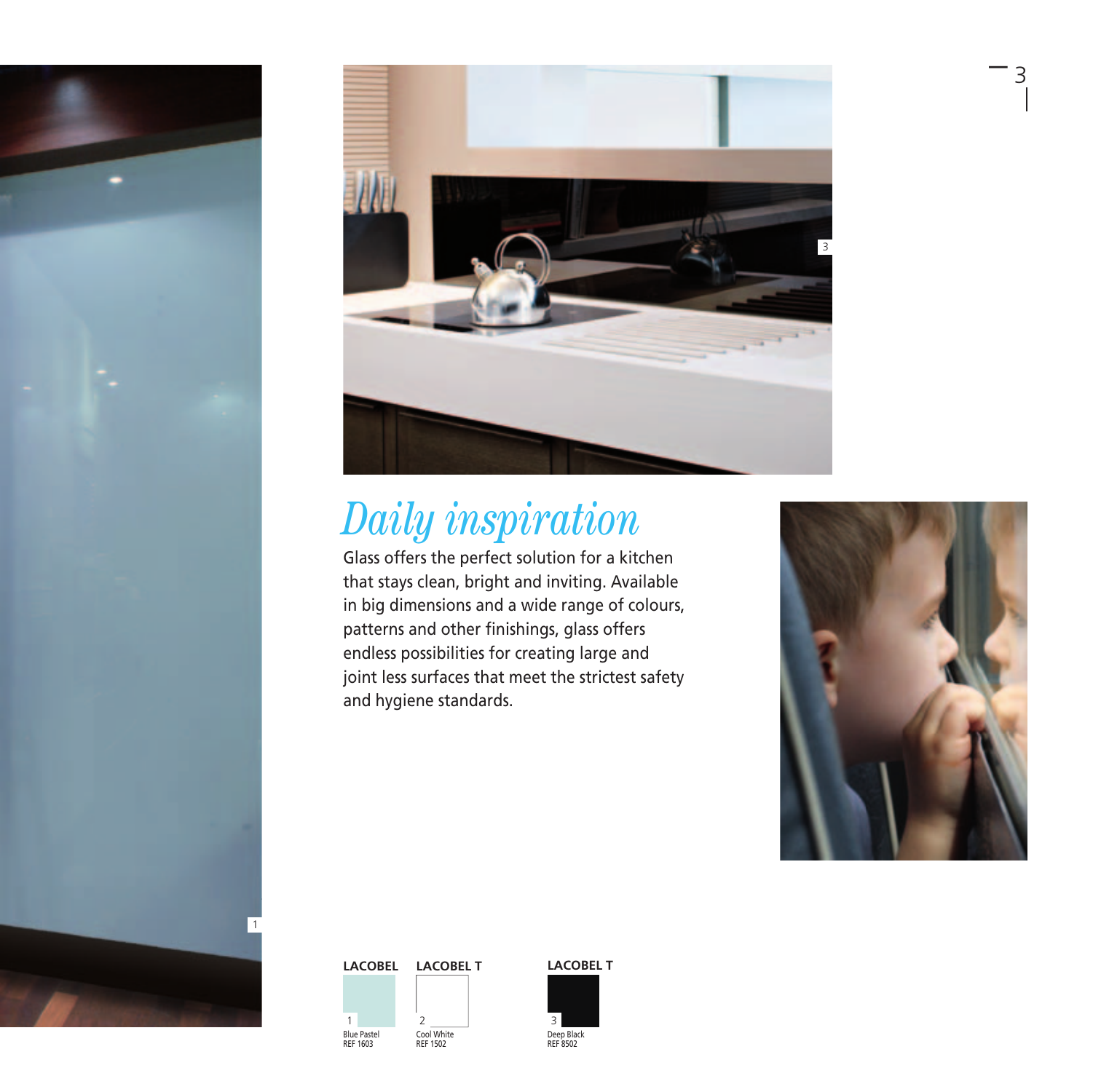# *living* ROOMS

**Lacobel** Matelac Lacobel T Matelux Mirox Imagin Planibel Clearvision Planibel Dark Grey Planibel Linea Azzurra Lacobel **Matelac** Lacobel T Matelux Mirox Imagin Planibel Clearvision Planibel Dark Grey

110 M

1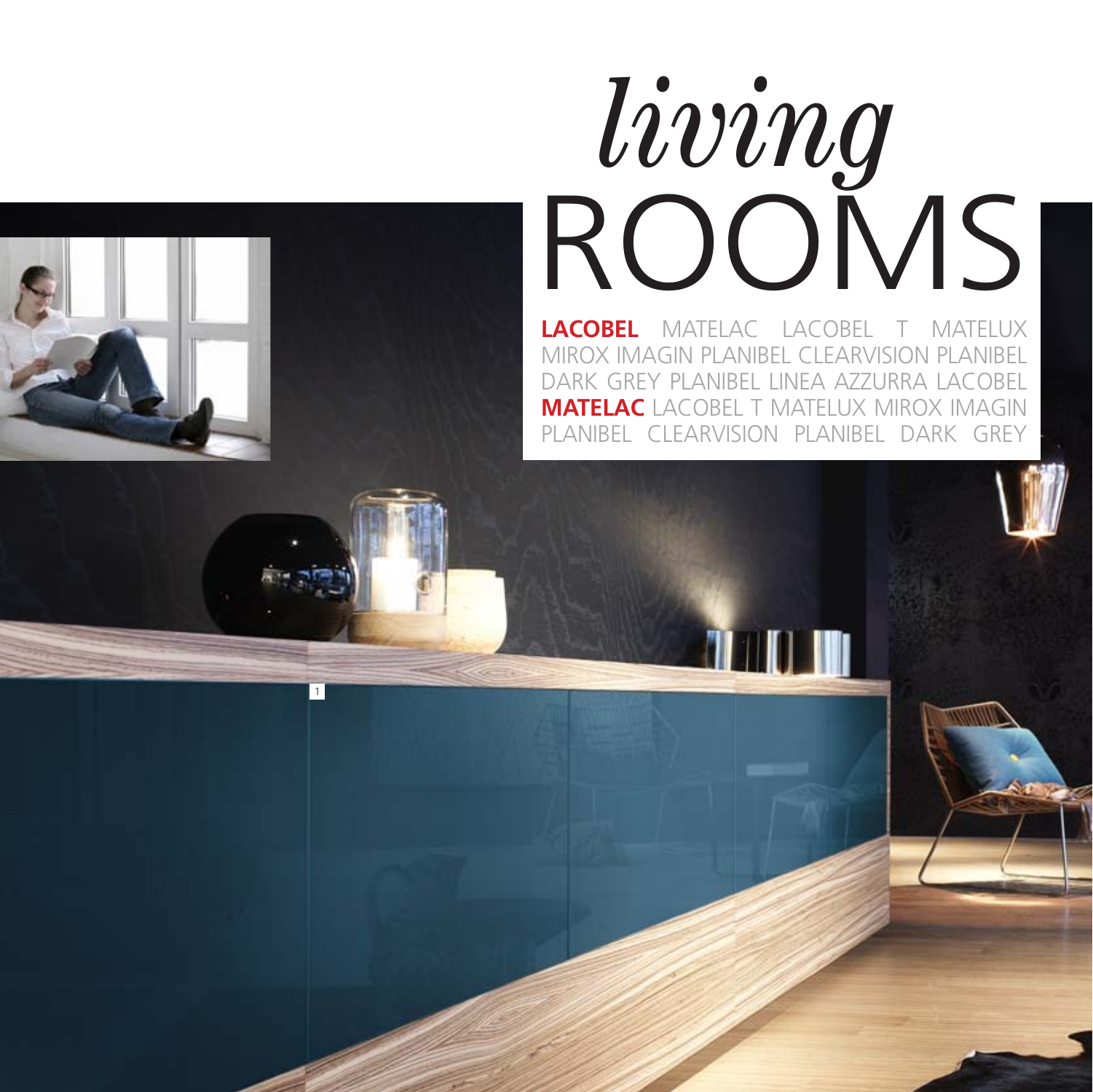



– 5

### *Sit back and relax*

Glass can create a timeless atmosphere of sophistication and tranquility through elements such as table tops, shelving, cabinet doors or even wall cladding. The reflection of the glass surfaces allow you to add depth and style to your favourite place to spend free time.

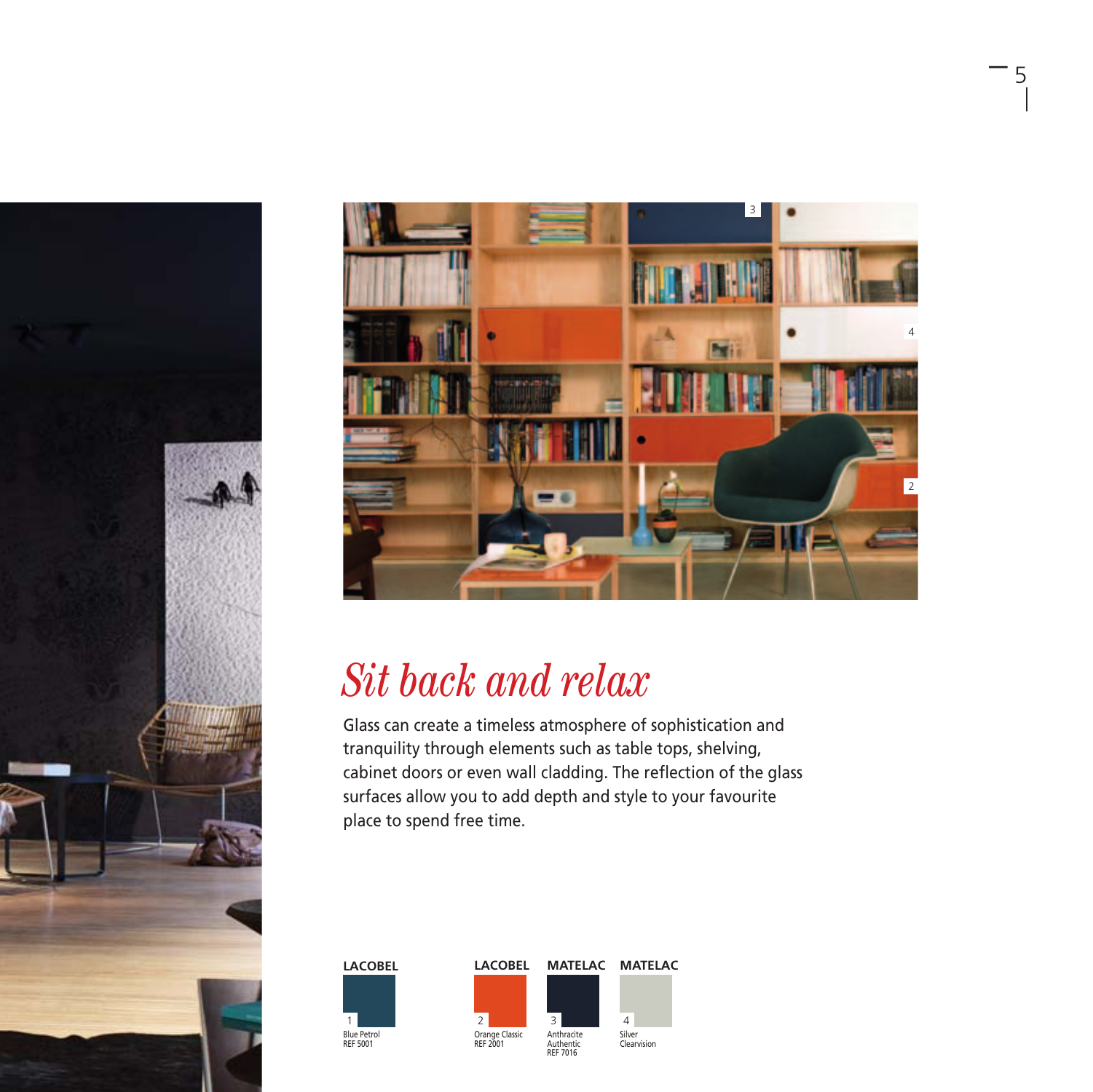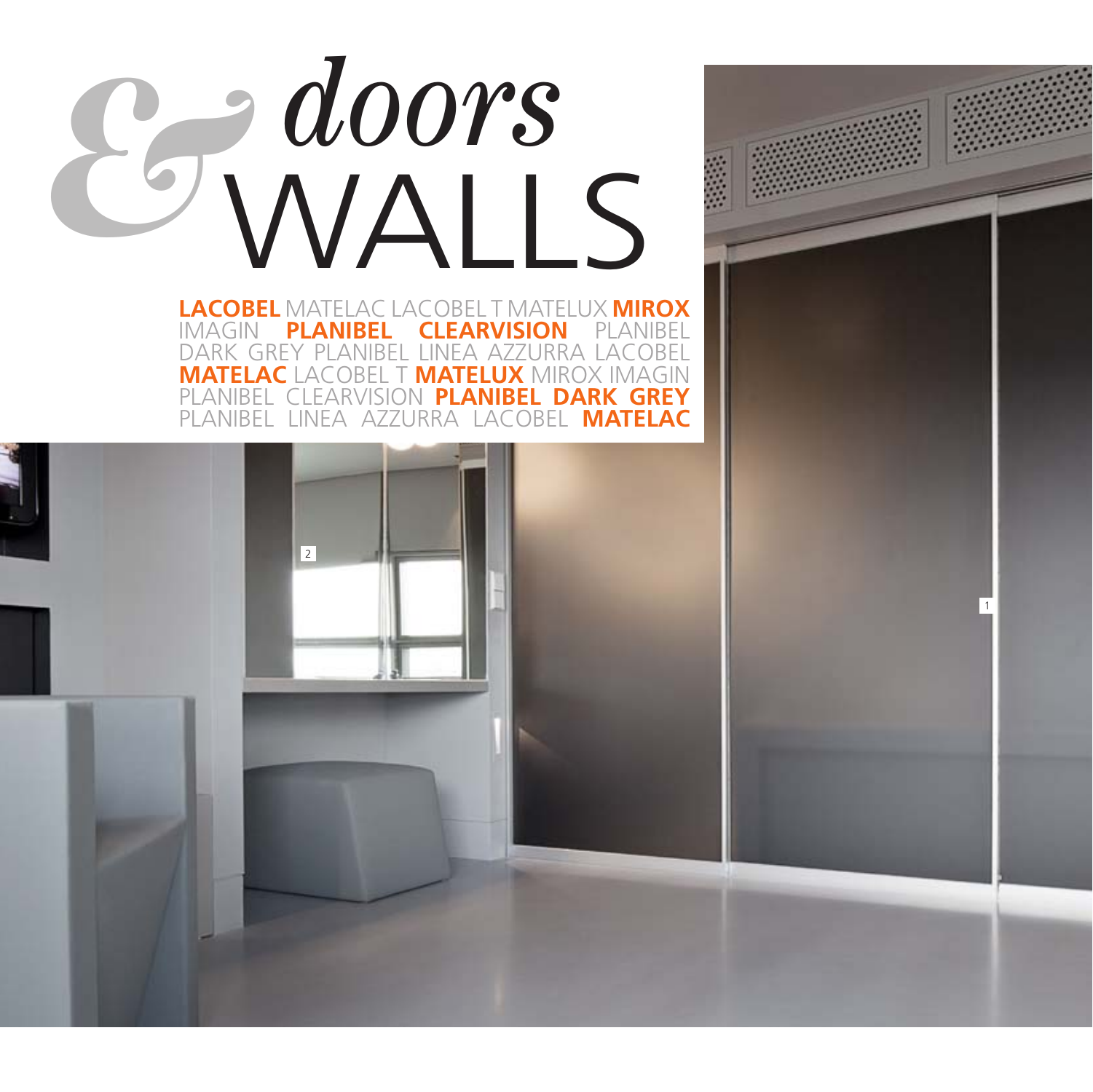



### *Open up*

Glass doors and walls maximize the sense of space, create openness and let in natural light. Frosted or clear, in warm tints or cool surfaces, glass adds polish and style.

Sliding doors and partitions in glass are durable, space-saving solutions that combine peace and privacy with the luxurious sensation of wide open views. The unlimited possibilities can upgrade and transform any room.



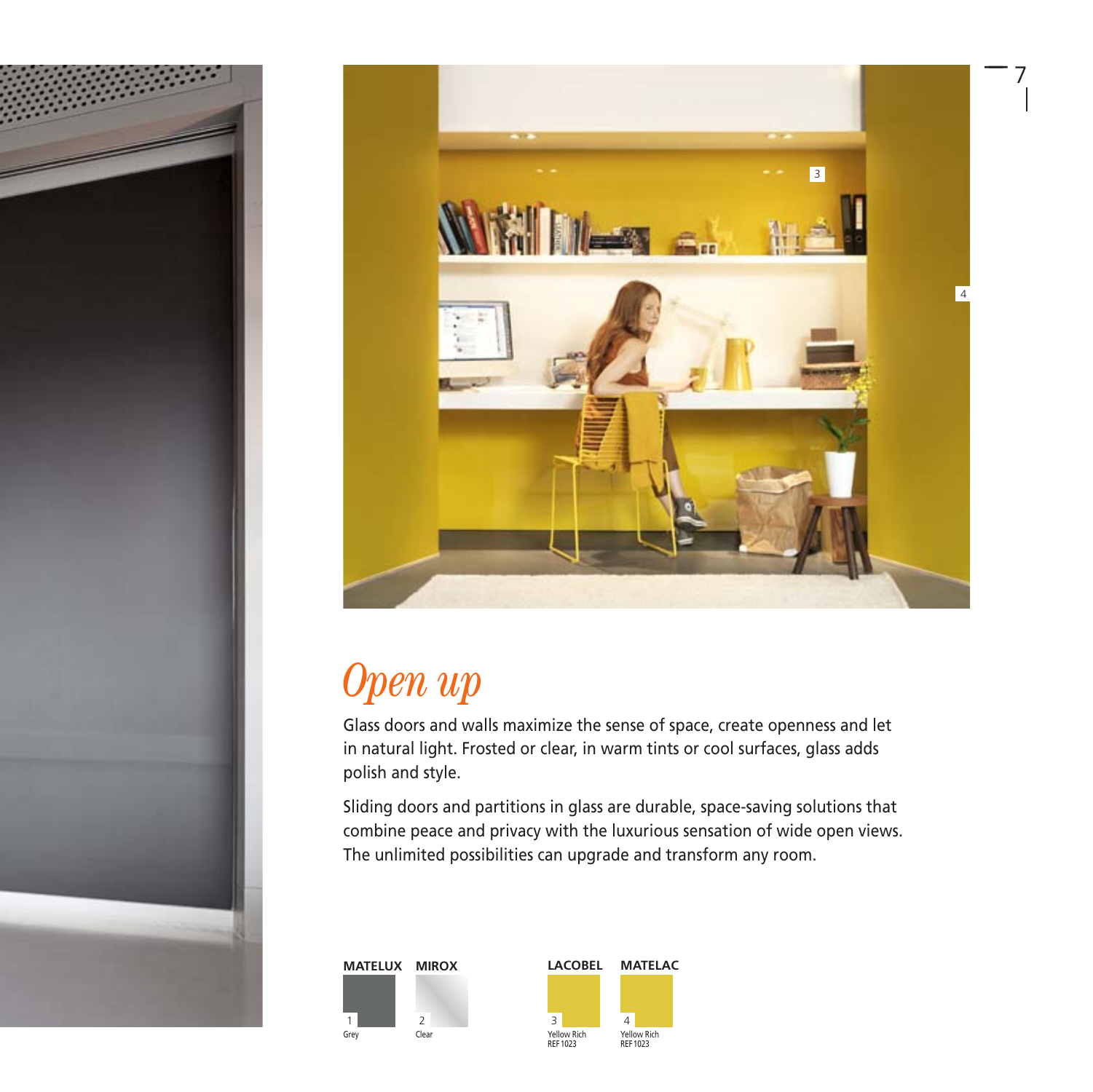# *bedrooms* WARDROBES

Lacobel **Matelac** Lacobel T Matelux Mirox Imagin **Planibel Clearvision** Planibel Dark Grey Planibel Linea Azzurra Lacobel Matelac Lacobel T **Matelux** Mirox **Imagin** Planibel Clearvision Planibel Dark Grey Planibel Linea Azzurra Lacobel Matelac Lacobel T Matelux **Mirox** Imagin Planibel Clearvision Planibel Dark Grey Planibel Linea Azzurra **Lacobel**

1

 $\overline{2}$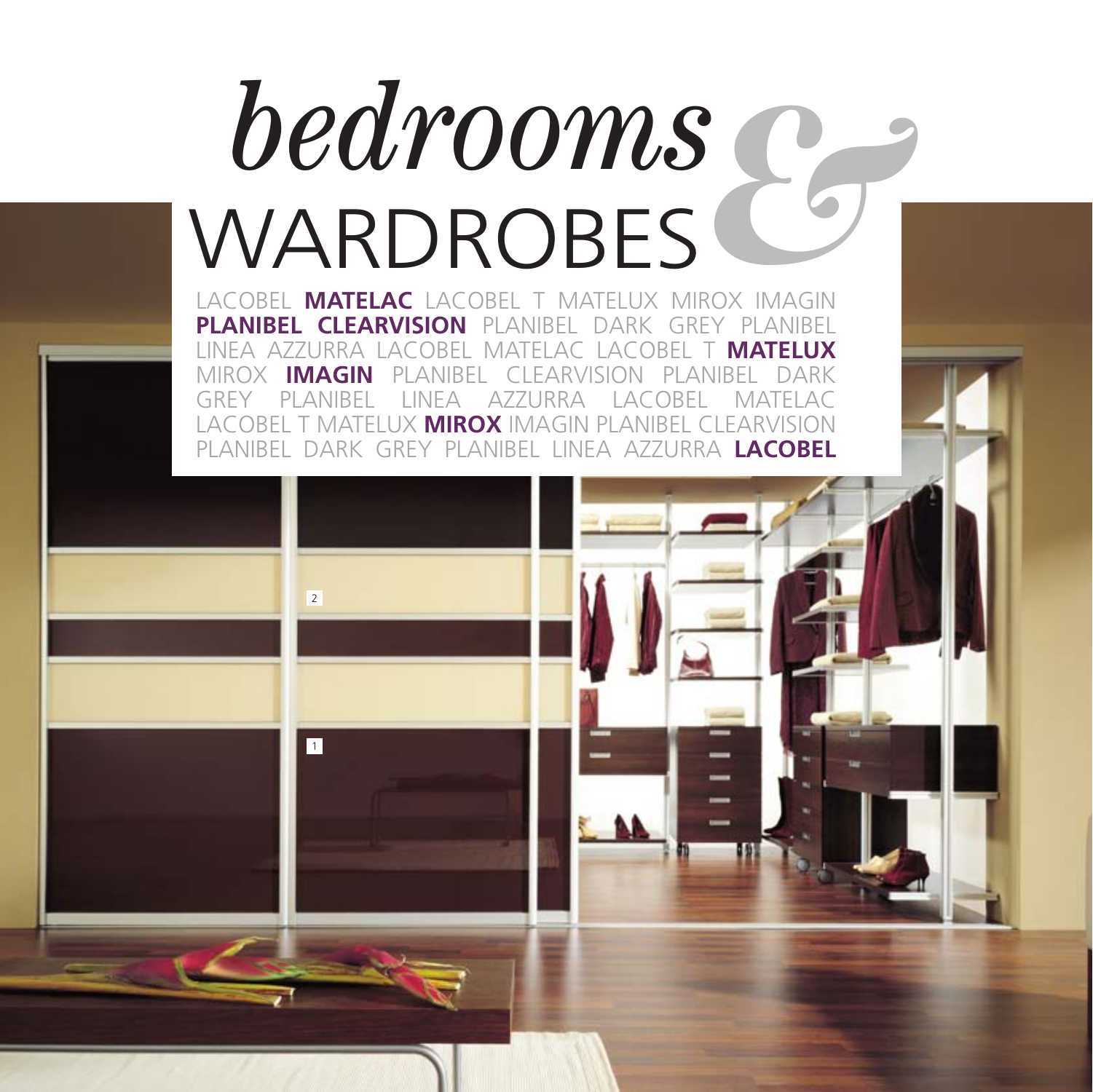

### *Restful dreams*

Slip into the comfort of glass as a design element in the bedroom. The abundant colours and textures of glass offer a clean, elegant way to customize your personal space.

### *Smart storage*

Neatly organize your clothing behind glass wardrobe doors that add a touch of glamour or discretion to your dressing area. Catch your reflection in the vibrant hues of the Lacobel and Matelac ranges, impeccably tailored to make the most of your space.



 $-$  9





Silver Bronze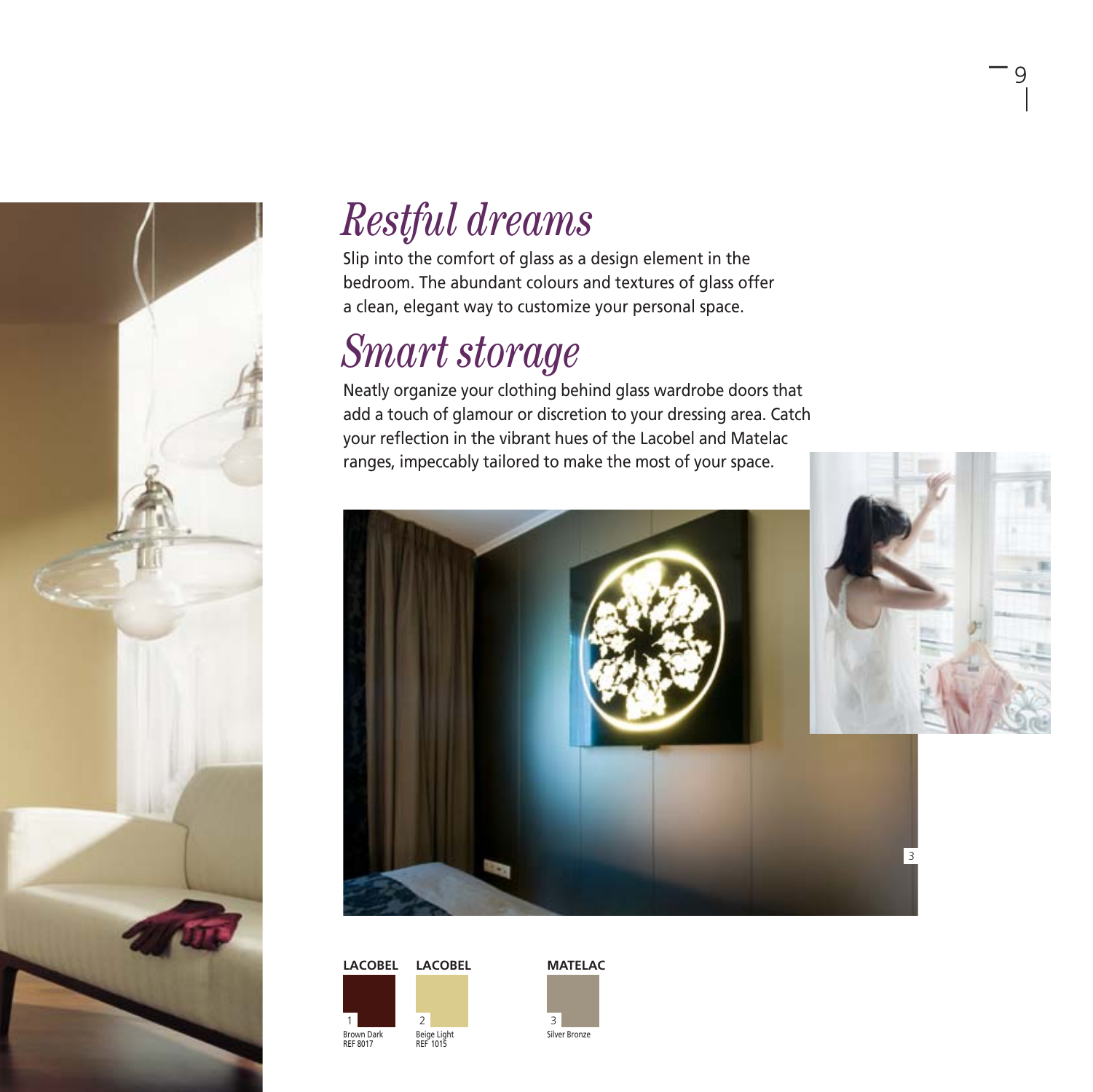# *bathrooms*

Lacobel **Matelac** Lacobel T Matelux Mirox **Imagin** Planibel Clearvision Planibel Dark Grey Planibel Linea Azzurra **Lacobel** Matelac Lacobel T **Matelux** Mirox Imagin Planibel Clearvision Planibel Dark Grey Planibel Linea Azzurra Lacobel Matelac Lacobel T Matelux **Mirox**Imagin Planibel Clearvision Planibel Dark Grey Planibel Linea Azzurra Lacobel Matelac

1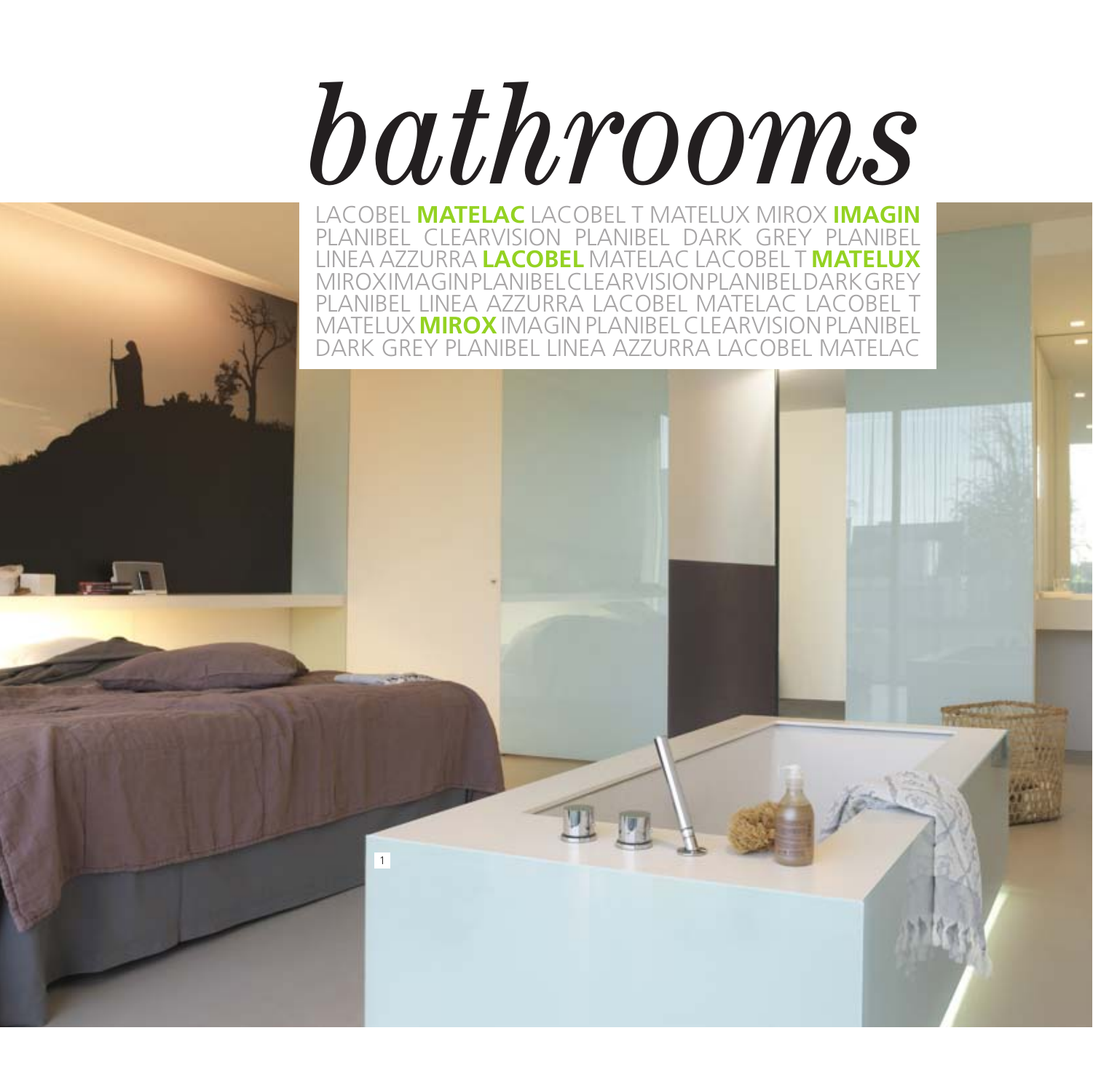





– <sup>11</sup>

### *Clean lines*

Indulge your senses in sleek surfaces and soothing lines. From colour therapy to a custom-built shower spa, functional shelving to dramatic wall cladding, glass is elegant, hygienic and practical in the bathroom.





Black Mirox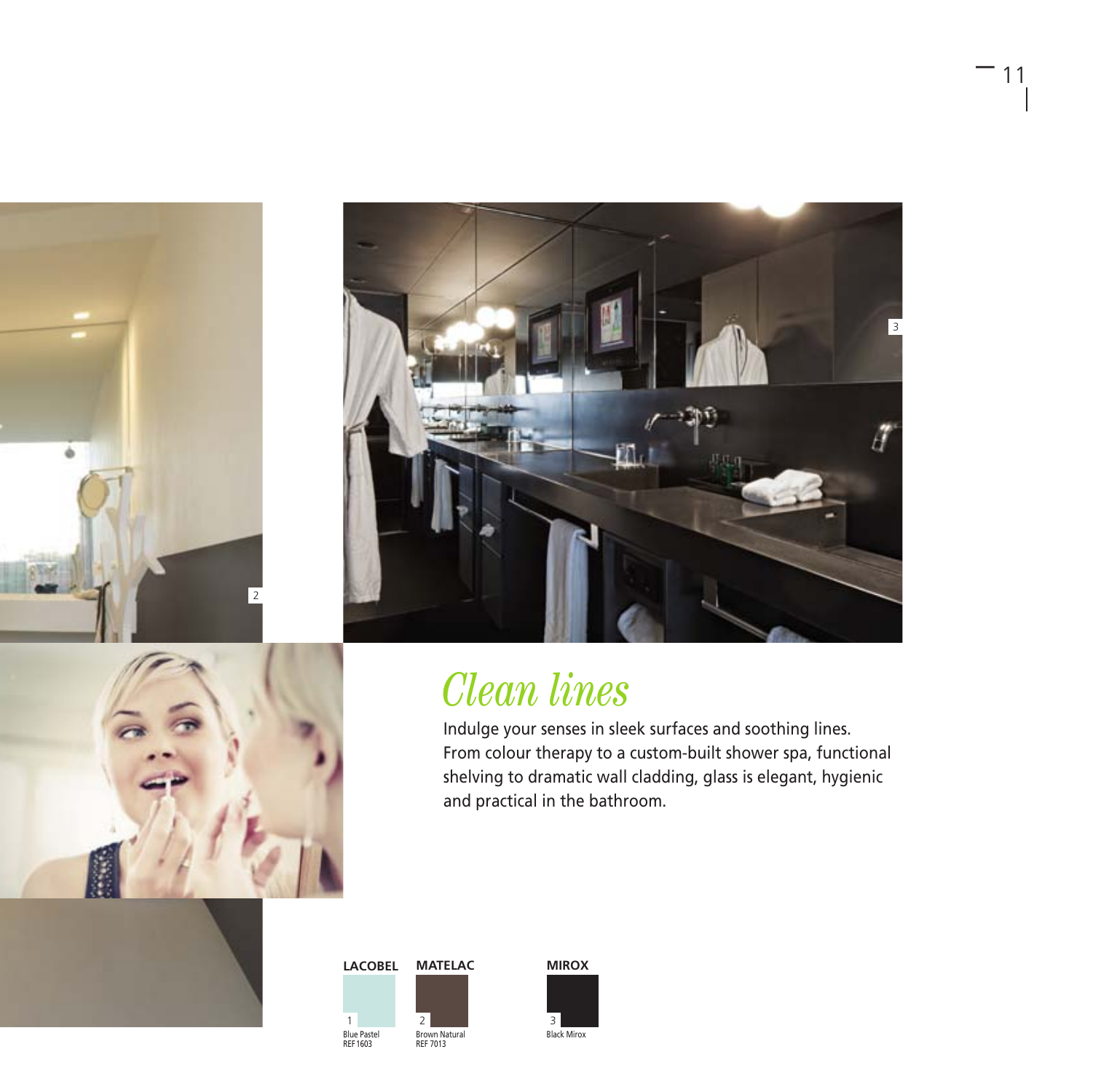# *advantages* properties of glass &

On top of its aesthetic qualities, glass offers **extensive practical advantages**. The variety of AGC's Glass products ensures just the right glass for any application.

### *Satin-finished glass*

Satin-finished glass fits the current trend towards warmer and smooth lines.

A matt-finishing is often chosen to filter light softly and to provide a degree of privacy.

**Ranges:** Matelac (painted), Matelux (acid-etched), Imagin (sandblasted) and Stratobel (laminated with PVB matt) **Benefits:**

- Smooth appearance;
- High level of light transmission (except Matelac).

### *Painted glass*

Painted glass is opaque float glass for which the appearance is achieved by applying a high-quality paint to the back of the glass.

### **Ranges:**

Lacobel (reflective and shiny glass for interior use only), Lacobel T (toughenable reflective shiny glass for exterior and interior use), Lacobel AB (AntiBacterial glass that eliminates bacteria) and Matelac (satin-finished glass for interior use only). All types of glass can be used in a wide variety of furniture applications and as wall cladding.

### **Benefits:**

- Reflective and shiny appearance (Lacobel);
- Coloured satin appearance (Matelac);
- $\blacksquare$  Durable solution (paint protected by the glass);
- $\blacksquare$  Easy to maintain;
- **Paints used are environmentally friendly and release almost no VOCs (Volatile Organic Compounds)** into the ambient air.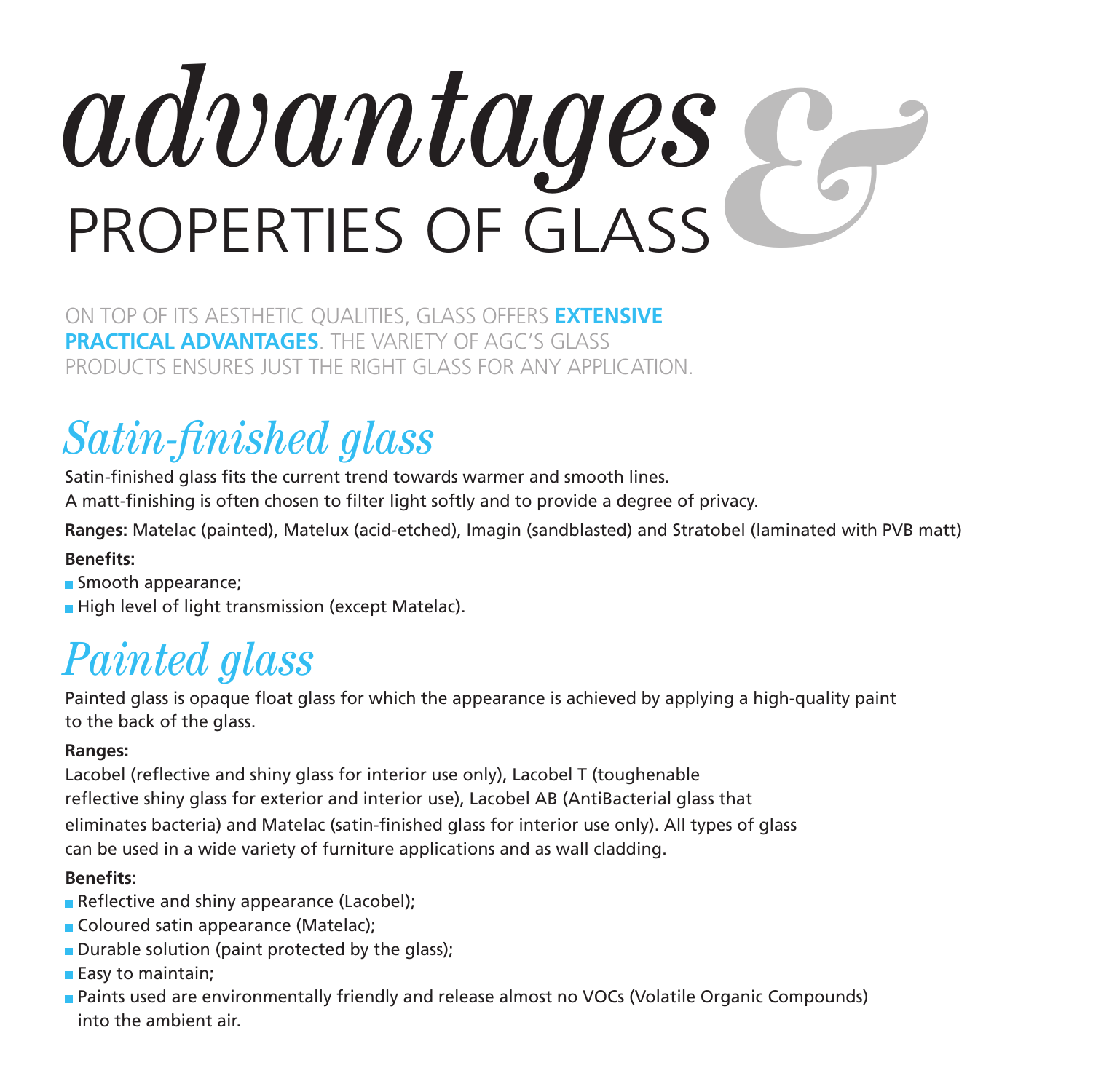### *Mirrors*

The patented manufacturing process ensures that AGC's Mirox is a highquality, highly resistant mirror that easily exceeds the most rigorous standards.

#### **Benefits:**

- **I** Unparalleled resistance to corrosion and ageing: lasts three times longer than conventional mirrors;
- **Enhanced resistance to harsh cleaning products: seven times more resistant** than conventional mirrors;
- No pitting or bloom over time;
- Manufactured using an environmentally friendly process, enabling almost no VOC (Volatile Organic Compounds) emissions into the ambient air.

### *Dimensions and thickness*

Products can be obtained in 225 × 321 cm, 255 × 321 cm or 600 × 321 cm. Thicknesses vary from 4-10 mm. For more specific information on each product, please visit www.yourglass.com.

### *Extra safety*

SAFE(+) is a special film placed on the painted side of the glass (Lacobel, Matelac, Mirox), avoiding it to shatter into cutting shards in case of breakage (class 2B2, following EN12600 as of 4mm glass thickness).

### *Installation and Maintenance*

For more detailed information about installation guidelines, please refer to the latest version of the AGC Installation Guide for interior applications, available on www.yourglass.com.